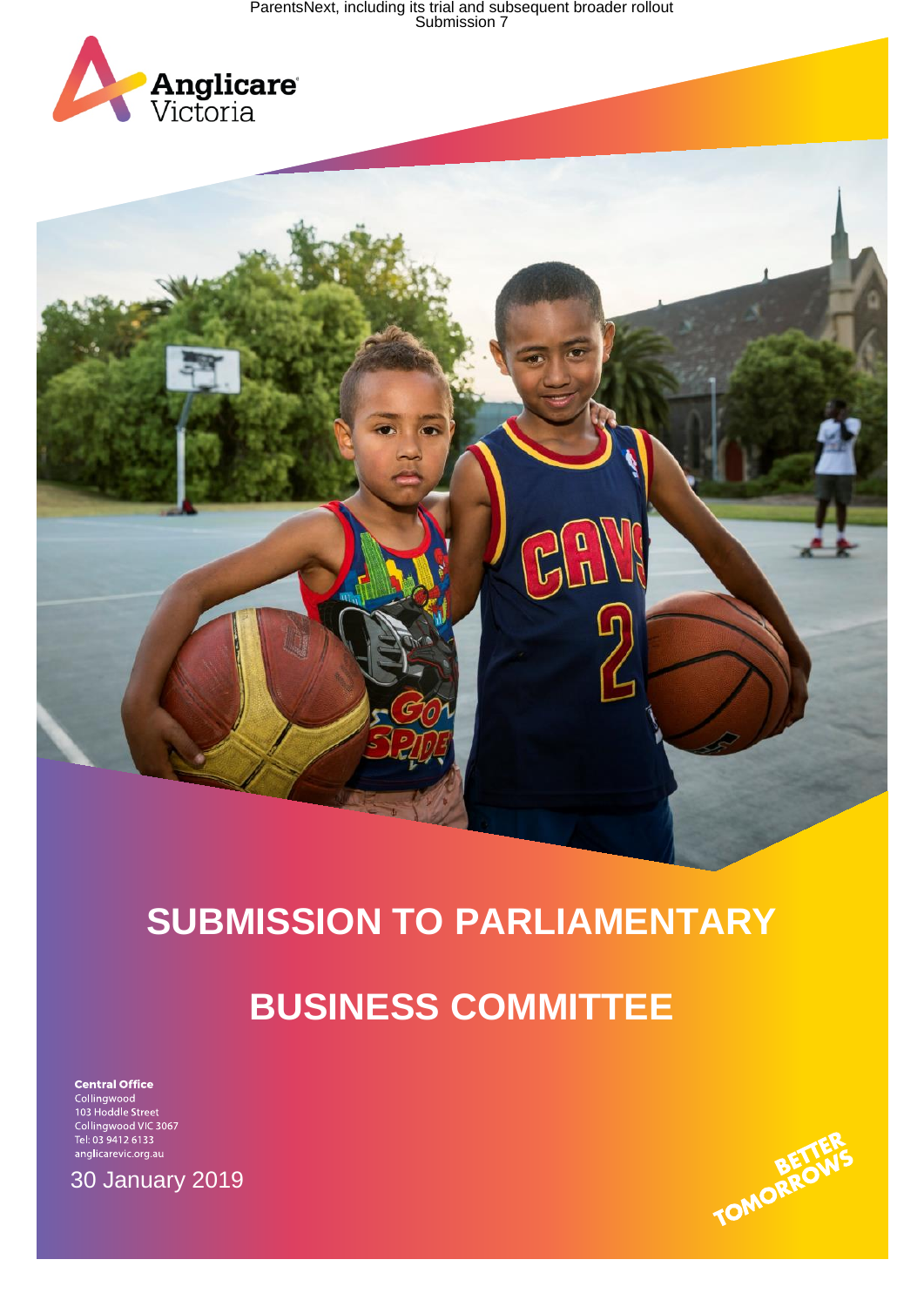#### **SUBMISSION TO PARLIAMENTARY BUSINESS COMMITTEE**

 **| ParentsNext**

# Table of contents

| $1 \quad$      |  |
|----------------|--|
| $2^{\circ}$    |  |
| 3              |  |
| $\overline{4}$ |  |
| 5              |  |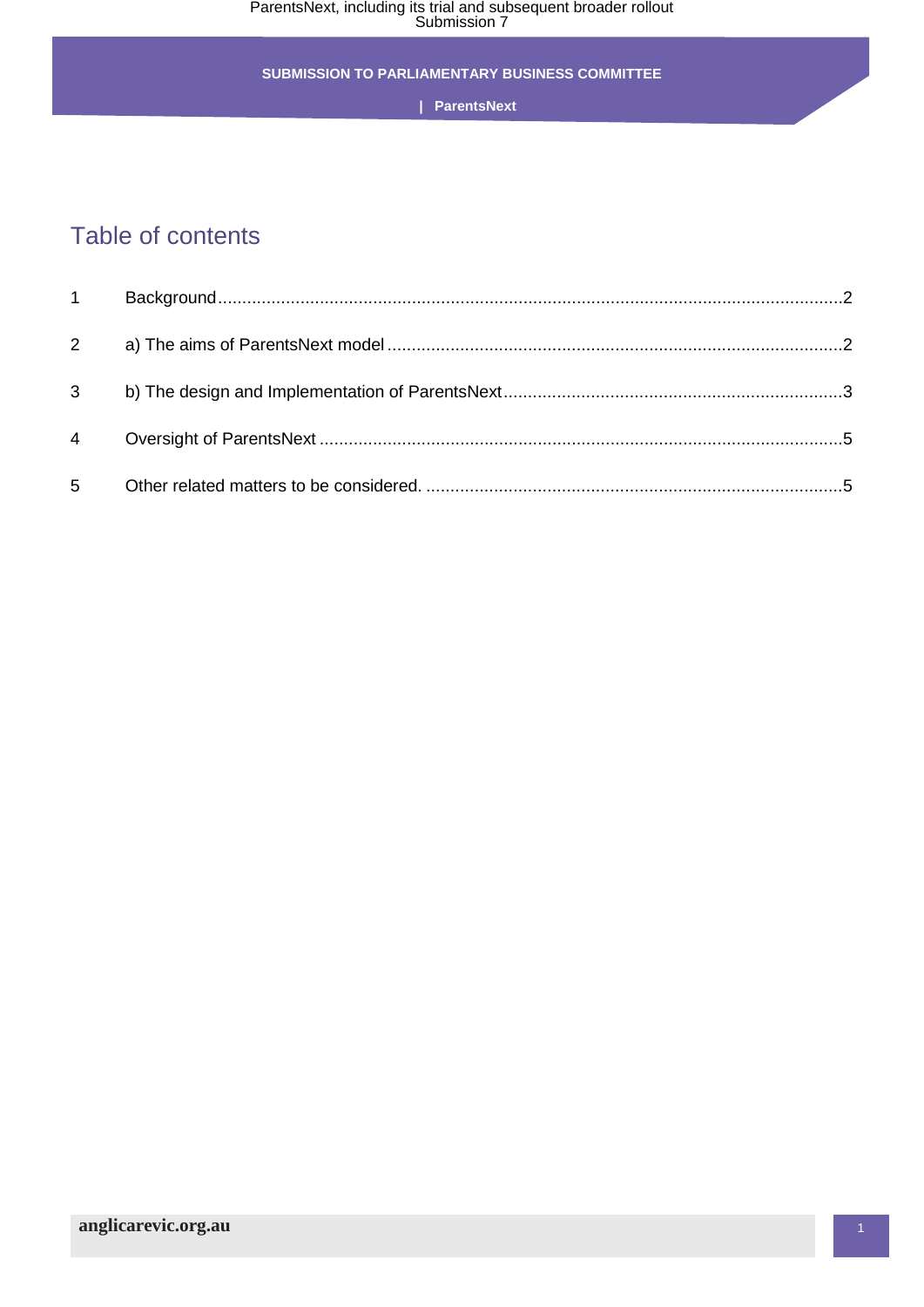## <span id="page-2-0"></span>1 Background

Anglicare Victoria is a well-established agency with an annual budget in excess of \$140 million, over 1,500 staff and 2,000 volunteers across 50 office locations. As a state-wide service provider managing hundreds of service agreements on behalf of local, State and Commonwealth Governments, as well as strong relationships with the business sector, we rely on our infrastructure, capability and systems to efficiently and effectively deliver a wide range of services to support disadvantaged children and families.

Over the last six months there has been a growing concern from some of the families Anglicare Victoria works with in relation to the ParentsNext implementation. We are familiar with the policy intent and have watched the initial trial of the program and reported outcomes. However, we are not convinced that the subsequent rollout has achieved the intended outcomes for the parents or their children, of supporting engagement with services or increasing job readiness capability.

Rather, it has become for some, the end of their own endeavours to prepare for return to the workplace, the inability to plan economically, as income is variable dependant on compliance requirements, and in some instances, furthering levels of disadvantage experienced as parents struggle to meet arbitrary requirements leading to suspension of payments. In some cases, such actions have left families bereft of expected funds, and therefore unable to purchase basic necessities such as food. This is not the intention of a Social Security system which is to assist those most vulnerable, particularly children.

# <span id="page-2-1"></span>2 a) The aims of ParentsNext model

The intent to assist parents and by proxy, children, to gain better access to services or building work skills as a method to engagement in the workforce is positive. Research informs us that children with a parent with higher education and in the workforce provide better opportunities for children's lifelong trajectories. Change to generational or situational disadvantage is not short term, and is called a wicked issue for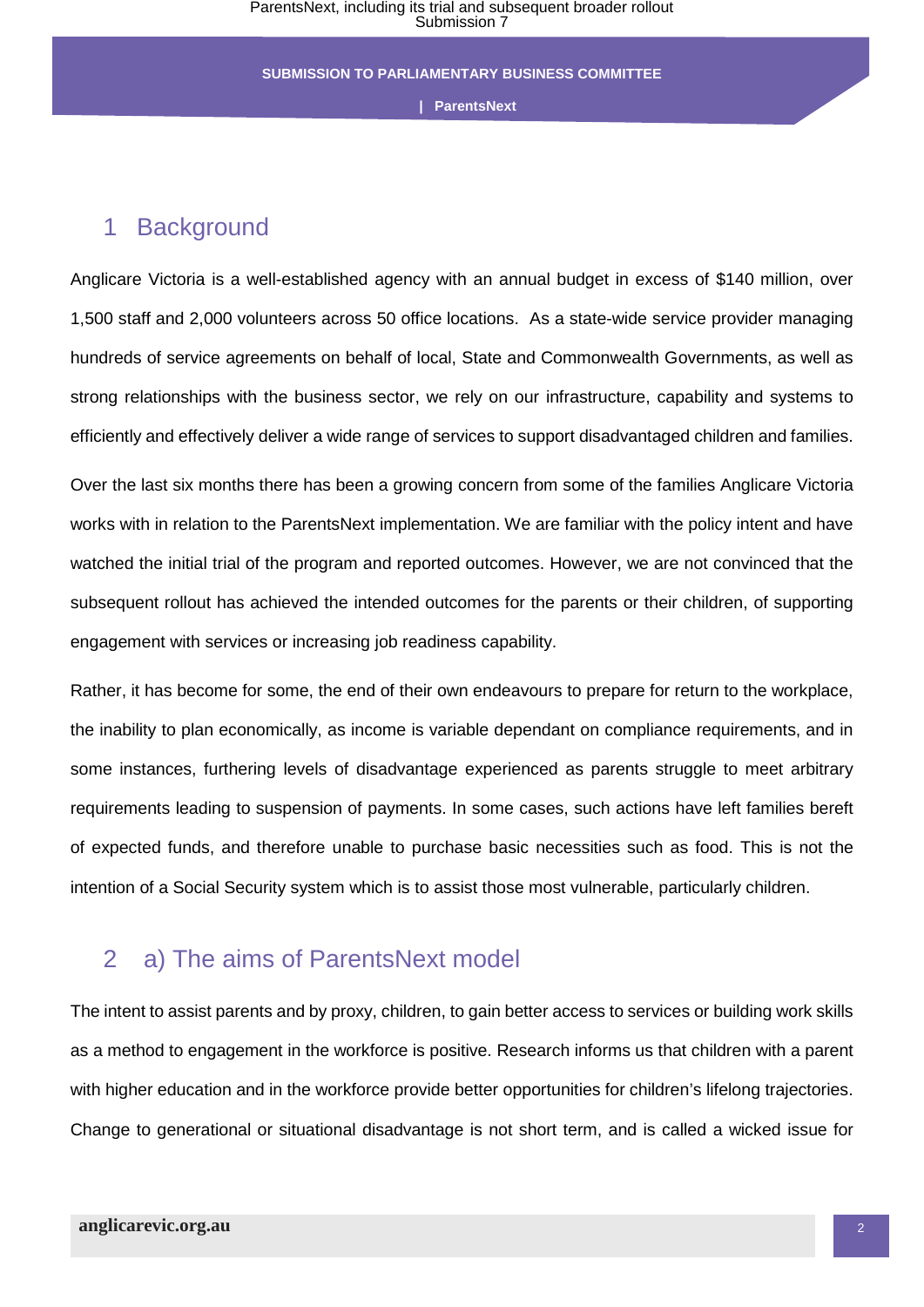good reason. Therefore, response needs to be proportional to the past and current life circumstance of the parent, as well as, proportional through the Mutual Obligation requirements and compliance.

Additionally, the necessary resources for compliance are needed, from the parent i.e. phone data capacity, IT access & skills to use the technology, accessible and affordable transport and for community i.e. appropriate services for referral. Referrals also need to consider the needs, age appropriateness and interests of the child.

### <span id="page-3-0"></span>3 b) The design and implementation of ParentsNext

- (i) The appropriateness of eligibility for compulsory and voluntary participation for the most part this is reasonable, however the range of parents who might need exemptions may need to be reconsidered, or at least have longer exemption periods where the situation of the parent is not short term. i.e. parent of 2 children under 6 with a  $3<sup>rd</sup>$  child on the way – the criteria needs to apply to the youngest child; or the parent has an ongoing mental health issue.
- (ii) The protocol for providers conduct of Capability Interviews with participants we have no direct experience with this – no comment
- (iii) The design of participation plans, including the range of economic and social participation requirements – we have no direct experience with this – however from our work with the most disadvantaged we are aware that additional support is often needed in introducing new concepts, plans i.e. readability, and relevance. Parents are reporting that they are feeling 'punished' rather than having an opportunity to provide for their children's and their own future. The deficit approach is not assisting to engage parents around the best interests of the child/ren.
- (iv) The selection of ParentsNext providers we are aware that the referral to services has been very narrow, and for some, not appropriate. i.e. Child attending Kindergarten needing to be removed from Kindergarten to attend a Playgroup to comply with ParentsNext requirements.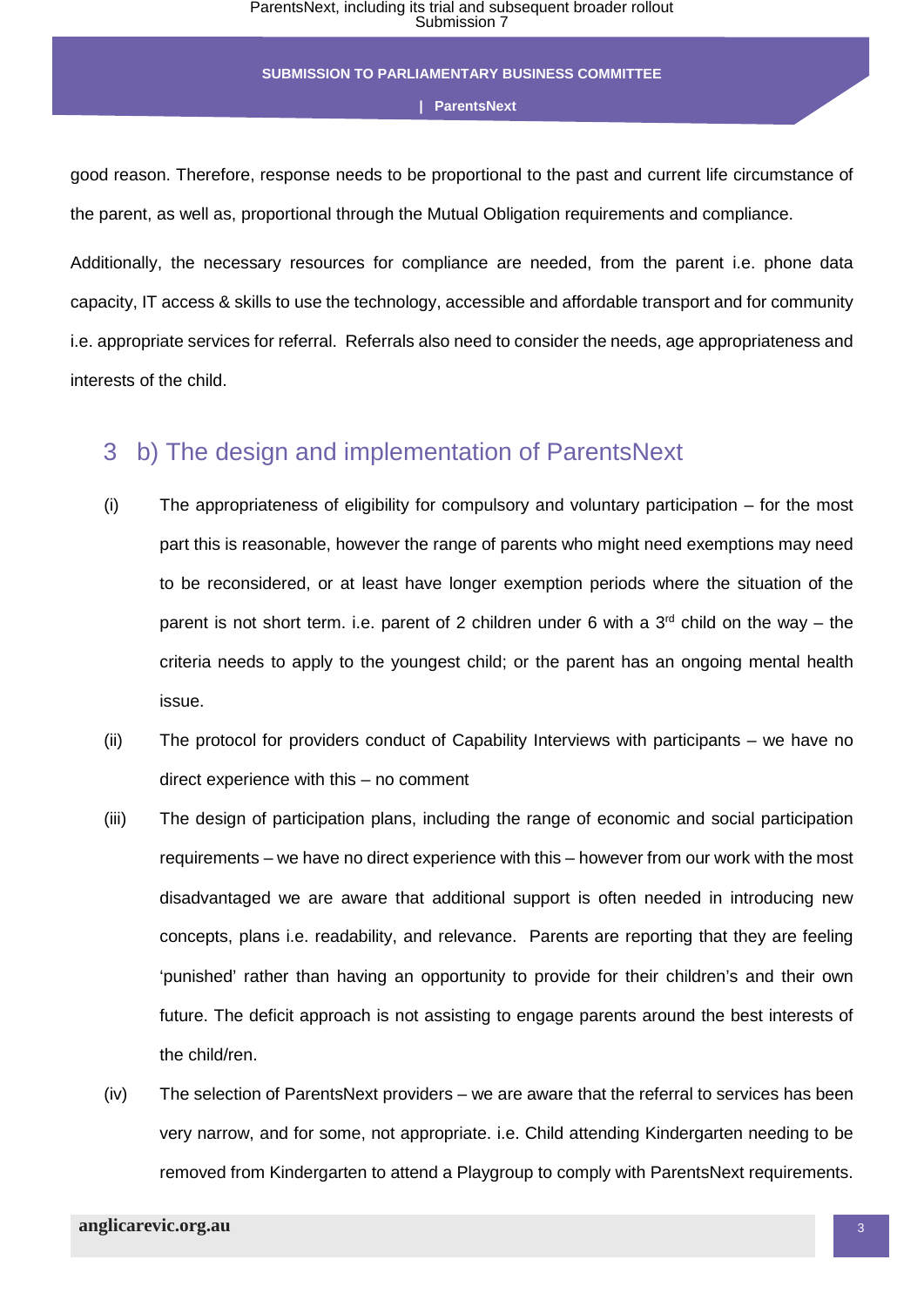It would appear that the provider was either - not able to include attendance at Kinder as involvement in services, or being aware that such attendance is a better indicator of long term positive outcomes for children and families than Playgroup, and more age appropriate for the child. This begs the question are the ParentsNext providers well versed in what contributes to increased positive outcomes for children, and just as important, clear view of what services, opportunities might be available. It would appear that creating a link for the parent to 'something' was more important that connecting for 'appropriate', and knowing what that might be. Are agencies that are focused on job readiness able to respond to current need/ including the complexity of issues, and more importantly able to lead parents through that to becoming job ready?

- (v) & (vi) Communication between ParentsNext and other stakeholders (as listed) has been hit or miss, and based more on numbers seen that outcomes achieved. There has been a number of circumstances where compulsory elements are applied, not only for the parent/s and children, which have resulted in high demands from ParentsNext providers to report on parents, ensure spaces made etc., in services. This is not contributing to the collaboration across services responding to high levels of complex need of parents and children, with demands being made to preference the providers referrals.
- (vii) Measures to avoid causing harm, have in some instances been ignored, or not understood by the ParentsNext providers, their primary focus appears to have been job readiness, rather than parenting and preparing for future work through gaining skills. This focus needs to be reviewed and either training or support to the providers from senior or key staff who have increased understanding or knowledge in these areas. The TCF needs to be implemented with a common sense approach, a number of the decisions made are clearly contributing to hardships and in some cases active harm, diverting parents from Activities they themselves have generated and disrupted planned actions for imposed actions by a provider with limited knowledge or capacity to acknowledge what parents are already undertaking.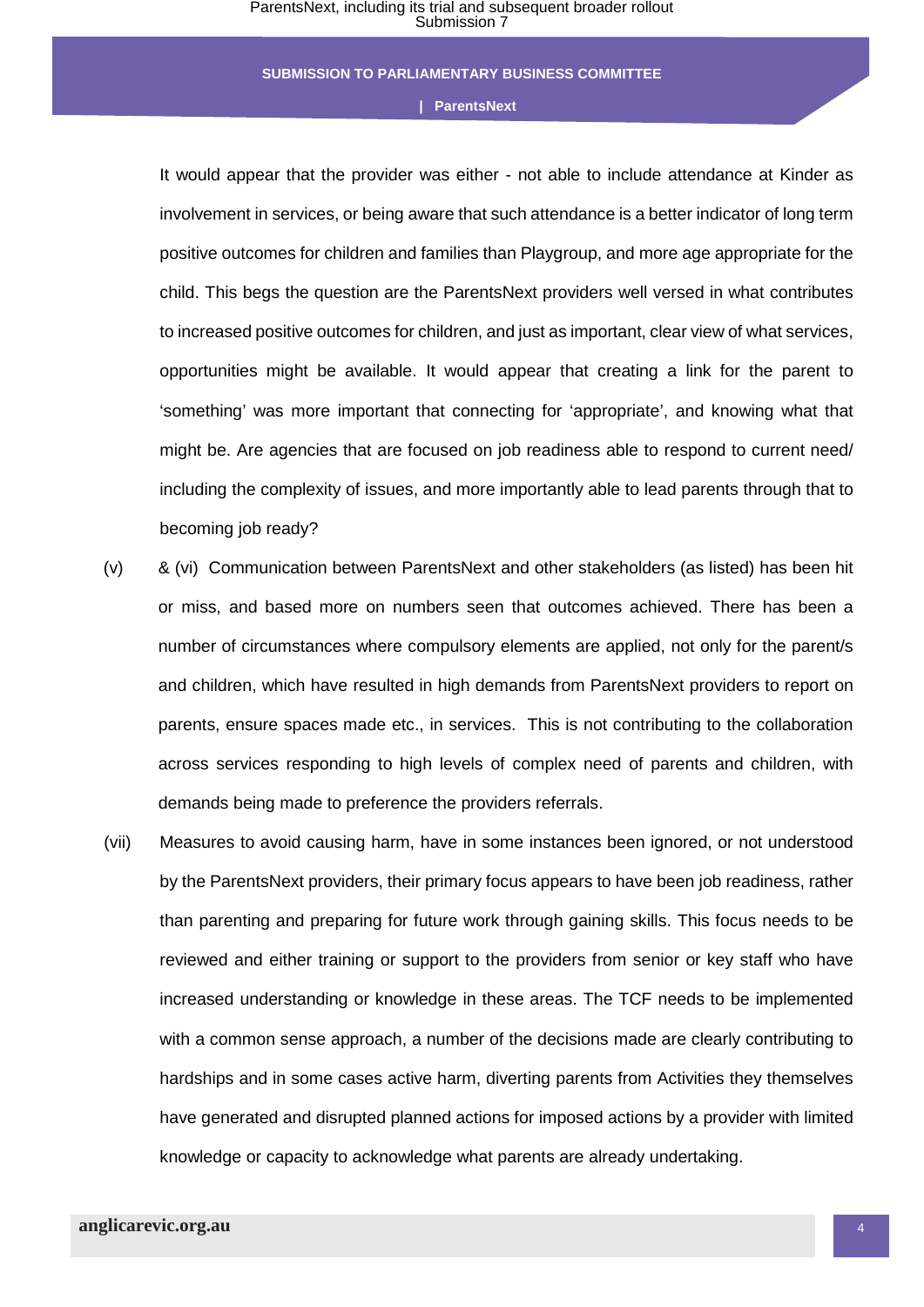(viii) (ix) & (x) the targeted population is ok, in that these are the most disadvantaged, and require the most support, however expectation that generational habits and beliefs can be overturned in such time frames is somewhat short sighted. We need to close the gap, we need to provide these supports. The outcomes achieved in the 10 pilot sites cannot necessarily be rolled out without additional knowledge and resources with both the providers and the service sectors more broadly. The stretched service sector is beginning to be overwhelmed with demand, and parents and children are worse off in many cases.

# <span id="page-5-0"></span>4 Oversight of ParentsNext

(i) Determination of non-compliance and fairness and efficiency of complaint handling processes – we have little direct knowledge of this, however the feedback from parents of their experience leads us to believe that parents have not understood the TCF, or the reasons behind the new protocols. More time and capacity to check for understanding is required to positively engage parents in the long term outcomes for their children, and the potential for this program in assisting them prepare for their future. The focus appears to be we (ParentsNext) allocate meeting times and activities and parents must comply – there does not seem to be mutual planning. It must be acknowledged that there are differences in skills and understanding across providers, and a number are working hard for the parents, others appear to be meeting targets any way possible. There needs to be better oversight and outcome framework to ensure that the Activities are relevant and timely.

### <span id="page-5-1"></span>5 Other related matters to be considered.

As with any submission, costings are provided to ensure that service provision is not burdensome to the public purse. This limited scope, in terms of 'hours per unit price', to meet with parents required to engage with Parents Next and find adequate activities in locations with limited services and accessibility is being